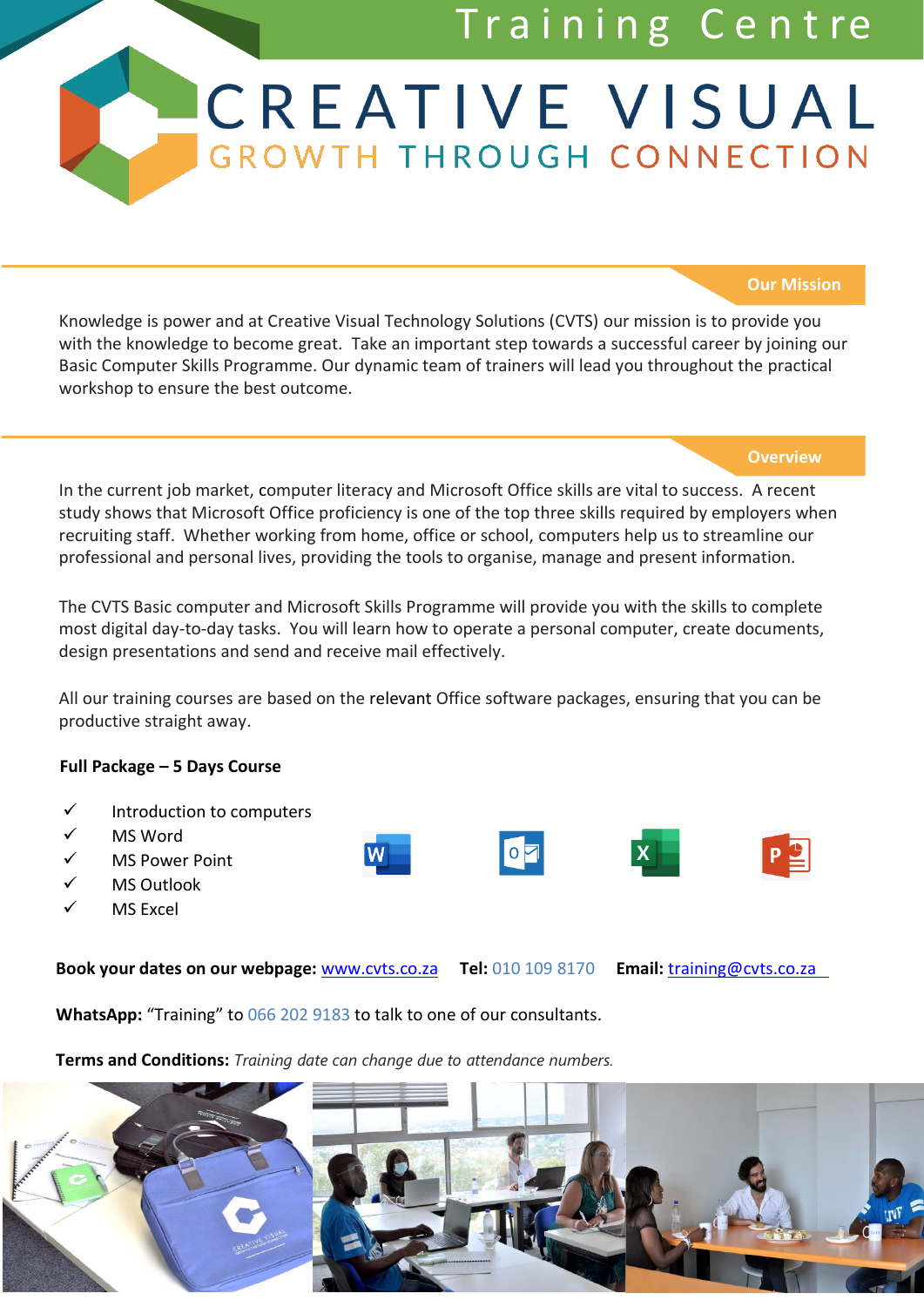# Intro to Computers

**Introduction**

A fundamental understanding of computers is the first step towards computer literacy. This programme introduces the learner to the basic components and features of a personal computer and provides an understanding of how to interact with it.

# **This course is designed for individuals seeking to:**

Operate a personal computer as a user Gain basic knowledge for a career in the Information Communication Technology industry.

### **On completion of this course, you will be able to:**

- Understand the components of a PC and their functions
- Start up and shut down a PC
- Use a keyboard and mouse
- Change settings
- Install / uninstall software
- Connect to the internet
- Start applications
- Use an interface effectively
- Use the help facility and print options
- Set up a safe workstation

**Course Duration: 1 Day**

### **Computer Basics**

An Introduction to computers

CREATIVE VISUAL

GROWTH THROUGH CONNECTION

### **Level: 1 – Introduction**

There are many reasons why it is important to understand, and use computers

- $\triangleright$  Computers help you work faster and improve your accuracy and efficiency.
- $\triangleright$  A computer connected to the internet can answer virtually any question and teach you how to do almost anything.
- $\triangleright$  Understanding the basic concepts of computers helps with using other technology such as smartphones, tablets and other computing devices.
- $\triangleright$  Learning to use the keyboard and mouse is key to interacting with any form of computing device.
- $\triangleright$  A person with a basic understanding of computers and software will find it easier to resolve minor technical problems.

If you are new to computers, this programme will help you to be more comfortable with digital technology and teach you the basic skills required to work with computing devices.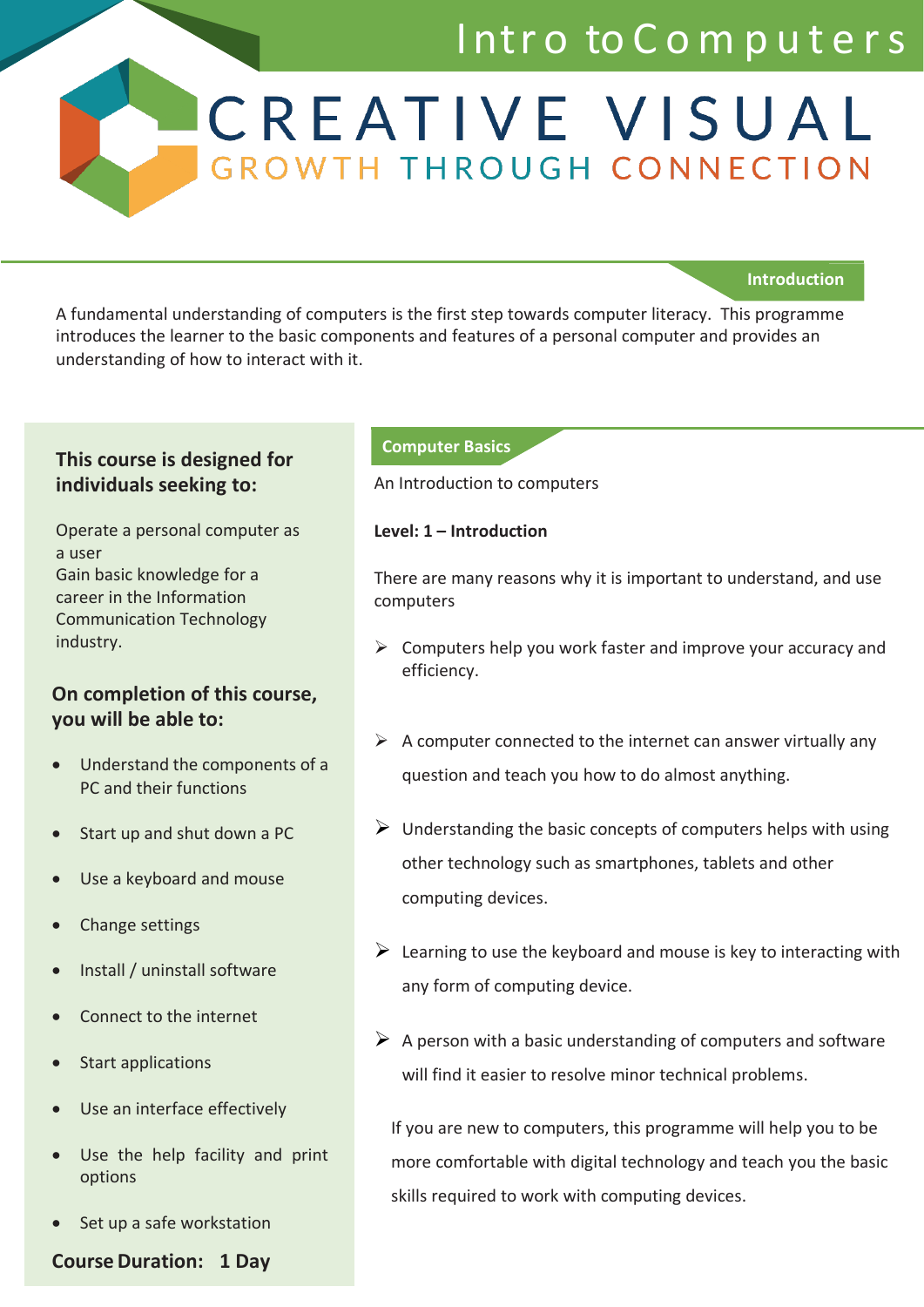# W o r d

**Introduction**

During this course, you will learn how to use Microsoft Word essentials to create and edit professional documents. You will be introduced to the application's most important tools.

### **This course is designed for individuals seeking to:**

Produce and edit documents

Format documents and enhance document appearance

### **On completion of this course, you will be able to:**

- Understand the basics of word processing
- Open, create and save documents
- Create new documents from given specifications
- Edit and format text
- Check spelling and grammar

# **Course Duration: 1 Day**

#### **MS Word**

Microsoft Word fundamentals

**Level: 1 – Introduction**

Microsoft Word is a word processing package.

CREATIVE VISUAL

GROWTH THROUGH CONNECTION

Whether you work for a large, multinational company, or running a oneperson freelance business, reading and writing documents on a computer are vital skills. Microsoft Word is the most popular word processor in the business world to create and save documents, print them, and share them with others.

This introductory programme will teach you how to create professional documents by:

- $\triangleright$  Formatting your document in various ways
- $\triangleright$  Checking spelling and grammar to ensure accuracy and project a professional image
- $\triangleright$  Formatting text for readability and to highlight important sections of the document

The programme is presented in a workshop-style, allowing group interaction, opportunities to create and manipulate documents and practice keyboard skills under the guidance of your facilitator.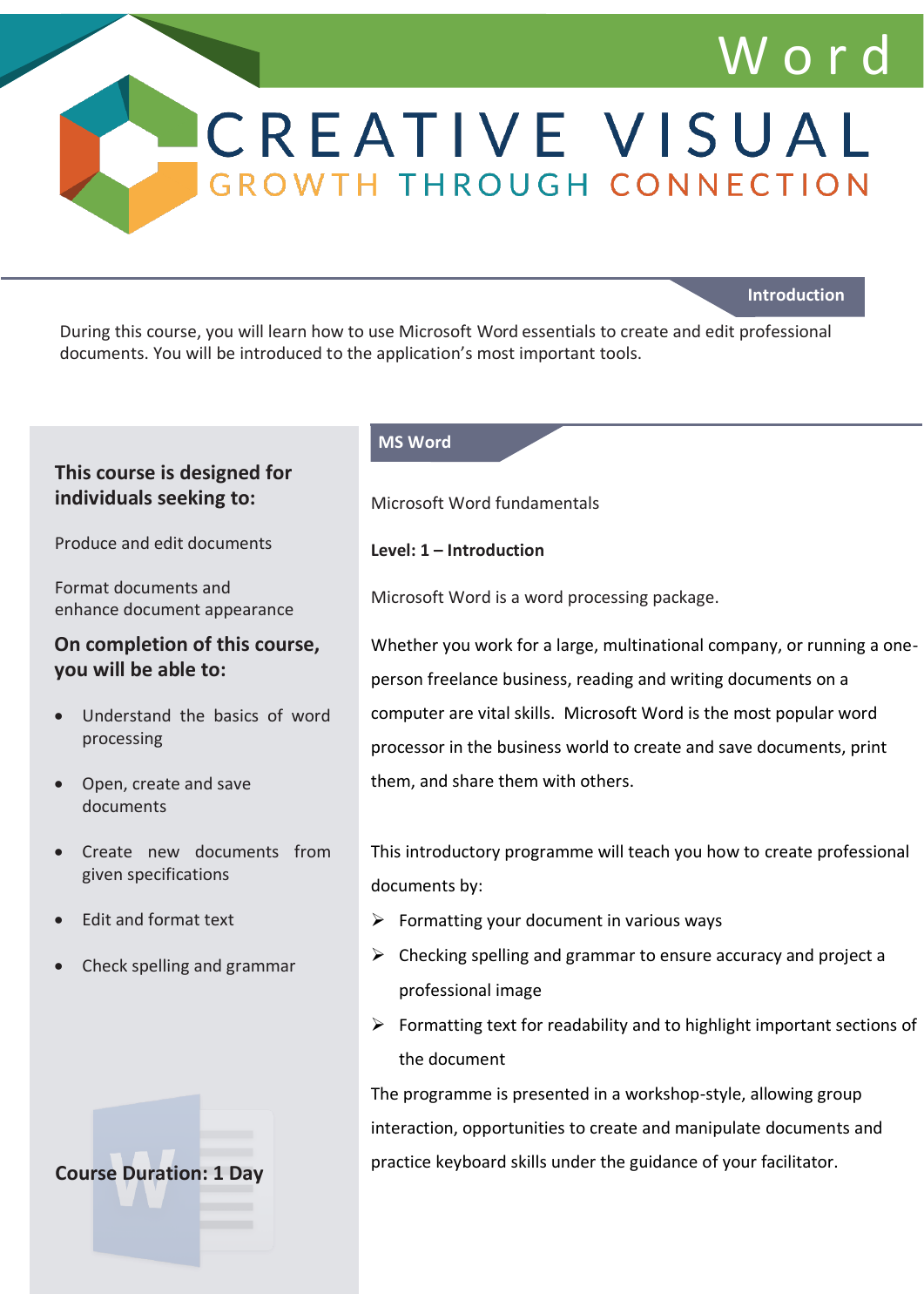# P o w e r P o i n t

CREATIVE VISUAL GROWTH THROUGH CONNECTION

### **Introduction**

Learn how to create and customize sophisticated electronic presentations to catch and retain the attention of the audience.

# **This course is designed for individuals that need to produce and edit slide presentations.**

## **On completion of this course, you will be able to:**

- Understand the basics of PowerPoint presentations
- Create, edit, and save a presentation
- Produce a presentation from information supplied
- Format a presentation
- Check spelling and grammar



#### **PowerPoint 1**

PowerPoint Fundamentals

#### **Level: 1 – Introduction**

Microsoft PowerPoint is a program designed to create presentations for personal and professional purposes

The program provides an easy way to create colourful, attractive and impactful slides to make a topic understandable, visualise ideas and engage the audience.

This introductory programme will teach you the basics of creating professional presentations, including:

- $\triangleright$  Creating a new slide presentation
- $\triangleright$  Selecting a design style and layout
- $\triangleright$  Inserting, formatting, and editing text
- ➢ Inserting pictures
- $\triangleright$  Changing background colours

Once you have mastered the basics of PowerPoint, you can explore numerous exciting features such as inserting multimedia elements, including animation and sound. In addition to creating business presentations, you can also experiment with creating unique creations such as birthday cards, photo albums and invitations.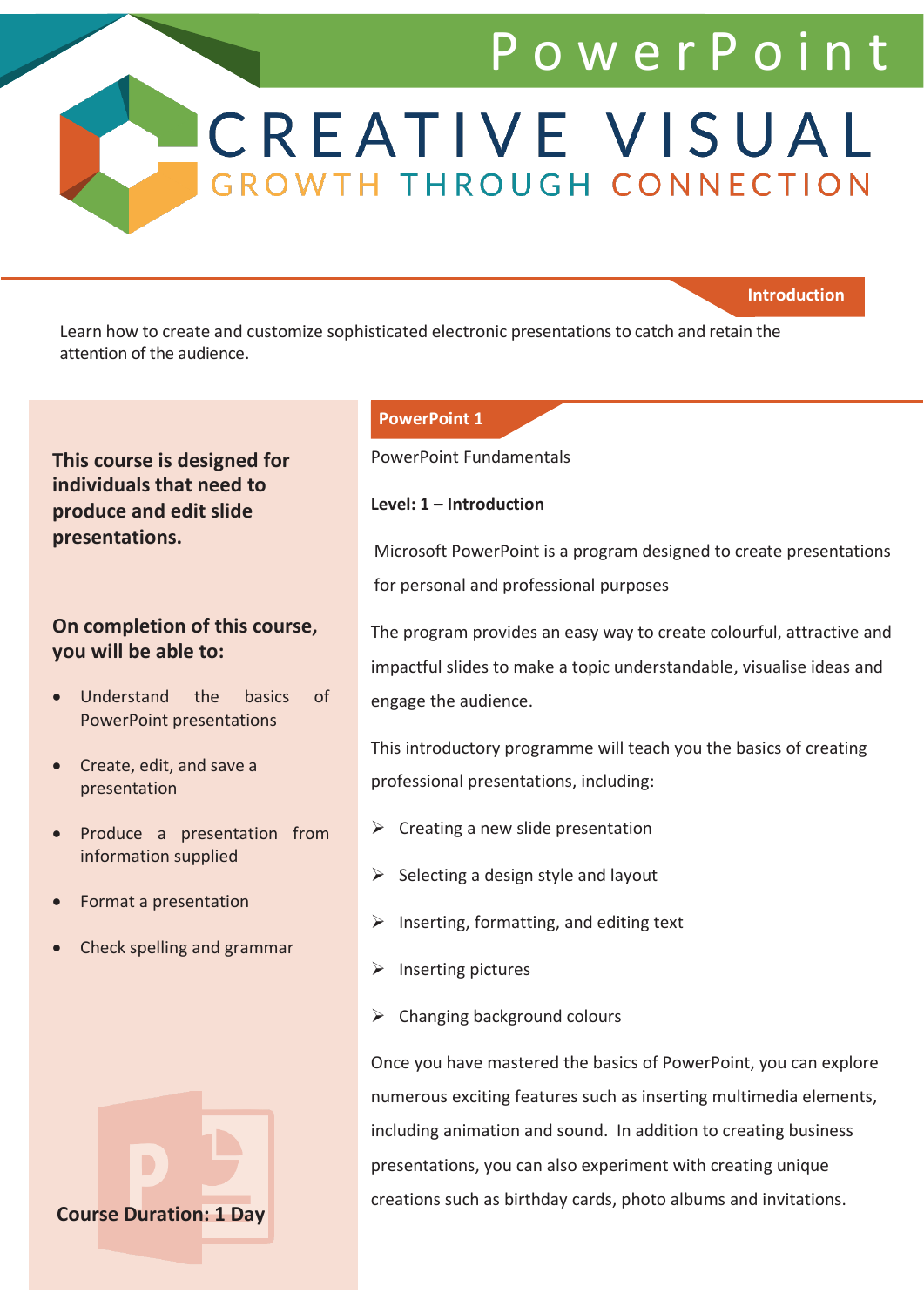# O u t l o ok

# CREATIVE VISUAL GROWTH THROUGH CONNECTION

### **Introduction**

Microsoft Outlook enables you to communicate with customers, suppliers and colleagues across the globe in seconds.

# **This course is designed for individuals that need to use Outlook to send and receive messages**

# **On completion of this course, you will be able to:**

- Understand e-mail terminology
- Observe email etiquette
- Compose an e-mail
- Address an e-mail to the required recipients
- Manage e-mail attachments
- Check grammar and spelling
- Send and receive e-mail
- Identify the sender and display the content of received e-mail
- Respond to received e-mails
- Work with multiple e-mails
- Adjust the settings

**Course Duration: 1 Day**

#### **MS Outlook**

Microsoft Outlook Fundamentals

### **Level: 1 – Introduction**

Microsoft Outlook is an application that is used mainly to send and receive emails. It is also used to manage different types of personal data such as calendar appointments, task tracking and names and numbers of your contacts.

In addition to learning how to navigate the program to send and receive email messages, the Microsoft Outlook Fundamentals training programme will teach you how to:

- $\triangleright$  Write an appropriate email header in the subject line, consistent with the message and target market
- $\triangleright$  Avoid attacks by hackers, viruses and malware when receiving emails
- $\triangleright$  Observe email etiquette, including the appropriate opening (greeting) to use for different messages, effective composition of the email, and the correct way to sign off the email message